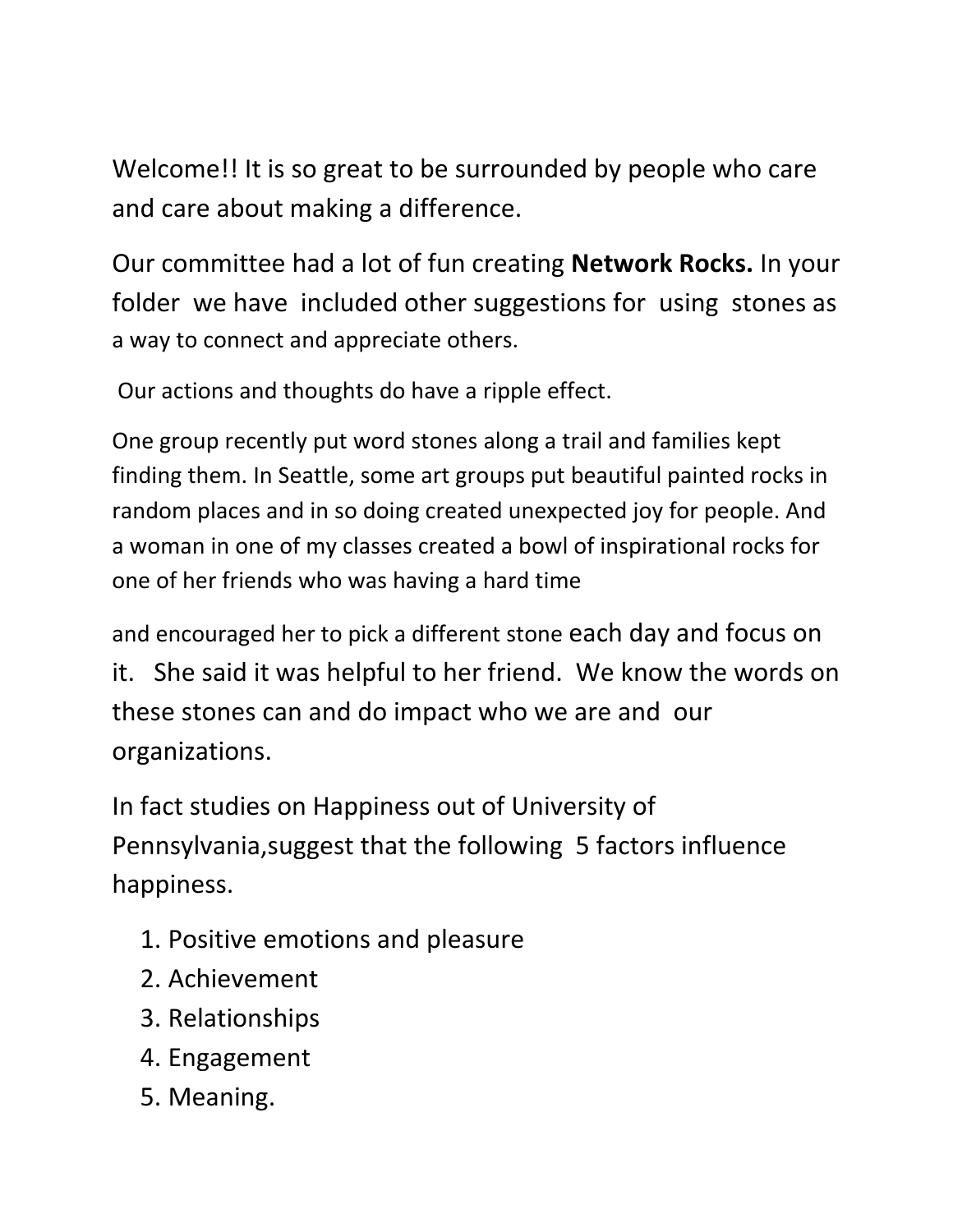All the above factors can be part of being involved in nonprofits.

It seems to me that the nonprofit environment can be the arena where individuals experience moments of happiness.and positivity. Our missions, visions and the work itself give us opportunities for meaning, engagement, building relationship and achieving something greater than ourselves. Your folder contains 2 handouts to assess your organization . One is called **10 Stepping Stones for an effective organization**

**The other is an assessment tool called Healthy Nonprofits-a check up list. In this** You can assess different aspects of your organization from strong to call 911. .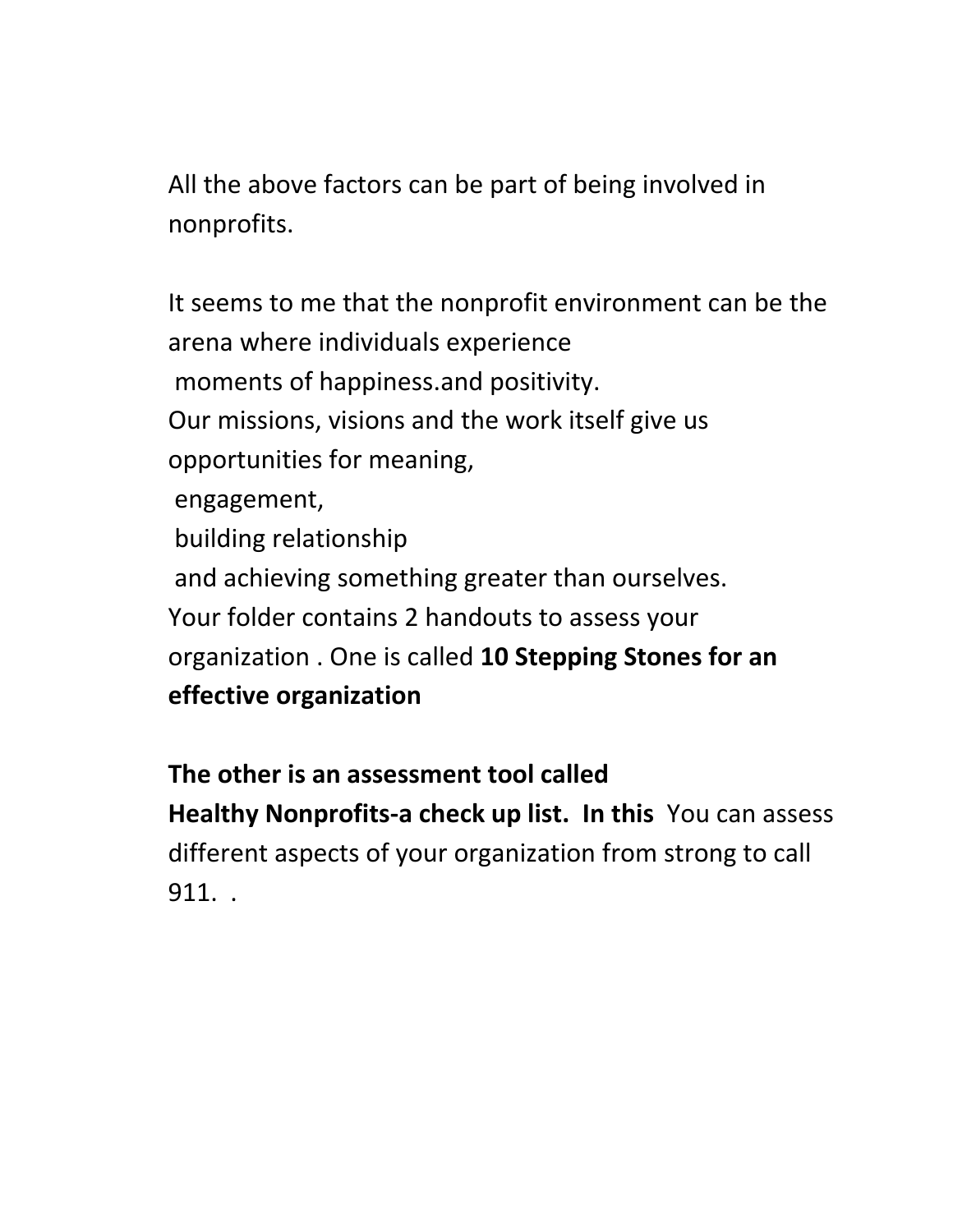Two weeks ago, I asked the CW planning committee to select from my random assortment of pictures, pictures which would reflect our vision for you tonight . I thought I would share a few of them. Some of these pictures may even have scotch tape on them but I wanted to use the ones the committee selected.

- 1. `We want this to be the **Greatest Show on Earth**.
- I know we may laugh

but the truth is what individuals in this room and our organizations are doing every day to

alleviate poverty, improve education, nourish the arts- you name it-

this room is filled with amazing acts and is truly the greatest show on earth.\

We encourage you at every opportunity to sit next to someone you don't know and be an audience for what they are dong

## **and applaud their efforts.**

 **Ordinary people are doing extraordinary things**.

**2.The orchestra demonstrates** our vision is to make beautiful music together and play in harmony.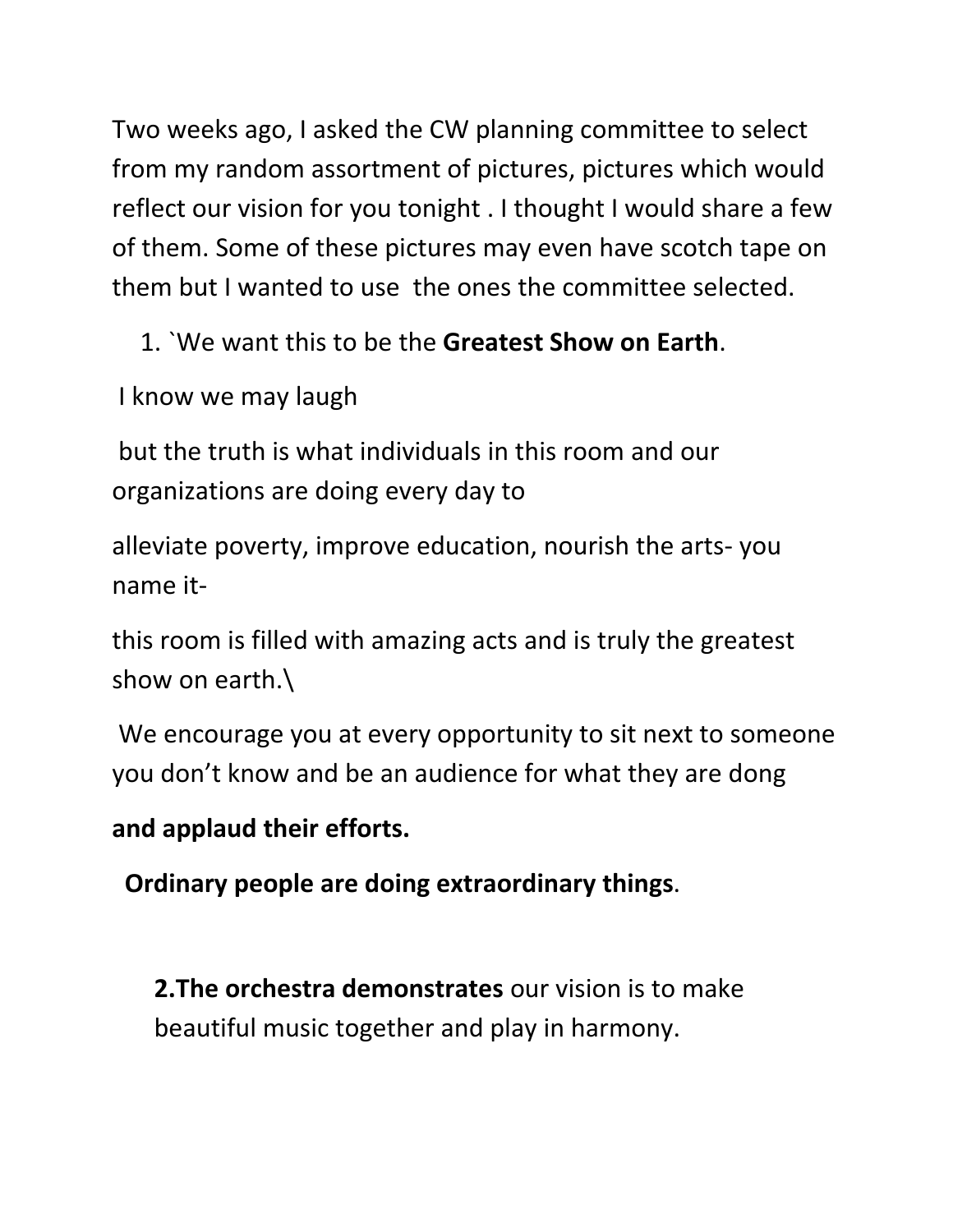Each of us can play a part in helping community work. We do not need to play all the instruments; we **do need** to play our part well **listen** to what others are doing so we can appreciate and work in harmony. **People are counting on nonprofits to deliver their services. If there is discord, everyone pays the price.**

We are grateful that so many people tonight want to play their parts even better.

## **3 Carrying the load together makes it easier.**

We know this is true. However, we do not know what other loads individuals are carrying. By building connections and awareness we have the potential to lighten each others loads.

**Sometimes as a way of networking, I have had everyone say**

**this is something I have to off and this is something I need.**

**Inevitably when people share, the burden becomes lighter and we can accomplish more.**

 **4. I love this picture. We want you to have a brain blast of ideas**